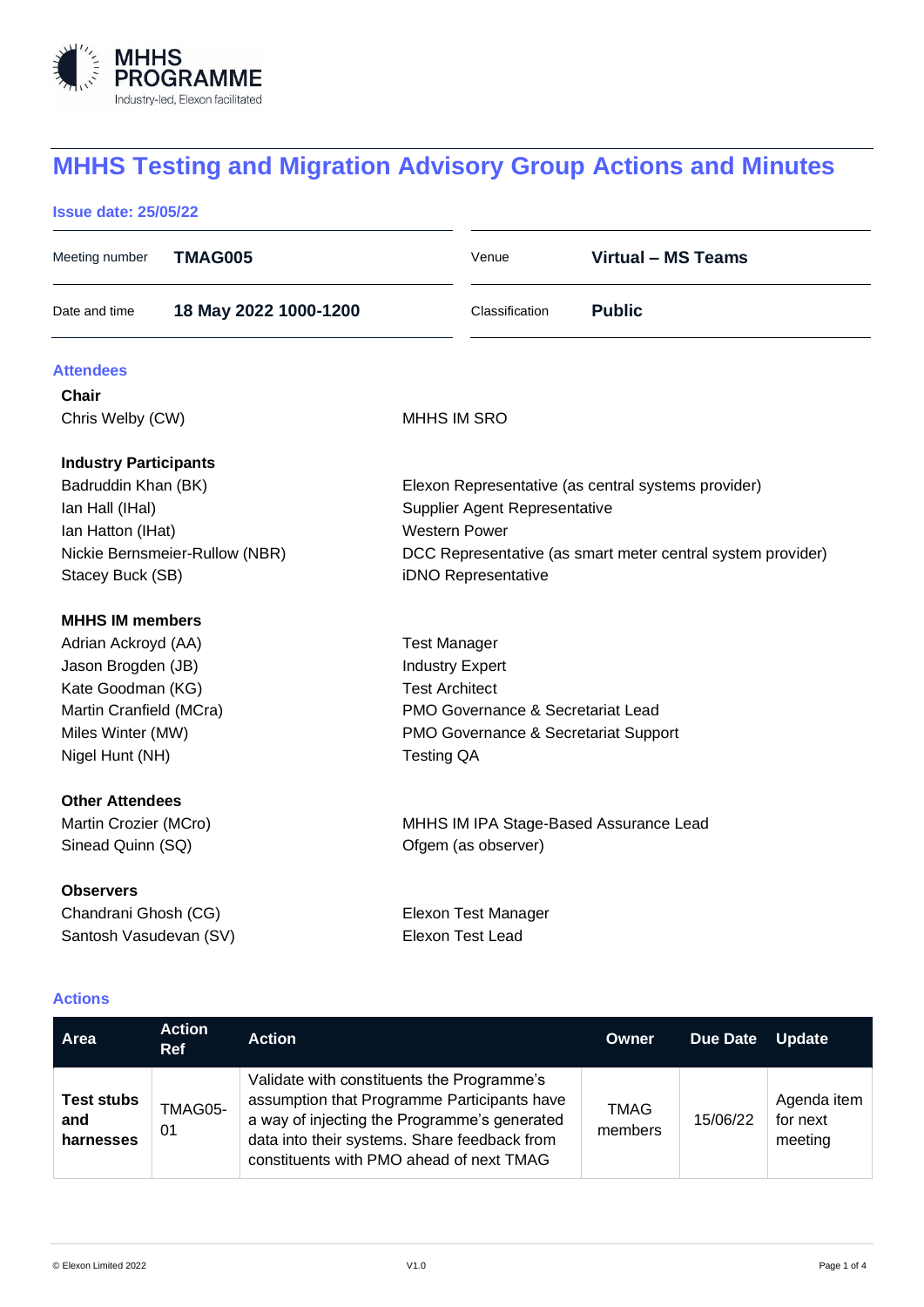| <b>MWG</b>   | TMAG05-<br>02 | Share MWG Headline Report with TMAG<br>members                                                              | Programme<br>(PMO) | 19/05/22 | Shared with<br>meeting<br>minutes |
|--------------|---------------|-------------------------------------------------------------------------------------------------------------|--------------------|----------|-----------------------------------|
| <b>Other</b> | TMAG05-<br>03 | Share updated slide pack (inc. updated slides<br>as presented and updated slide 14 to change<br>ARP to ADS) | Programme<br>(PMO) | 19/05/22 | Shared with<br>meeting<br>minutes |

## **Decisions**

| ∣ Area                    | Dec Ref    | <b>Decision</b>                      |
|---------------------------|------------|--------------------------------------|
| <b>Test Data Strategy</b> | TMAG-DEC09 | The Test Data Strategy was approved. |

## **RAID Items**

| RAID area   | <b>Description</b> |
|-------------|--------------------|
| None raised |                    |

#### **Minutes**

#### **1. Welcome**

The Chair welcomed all to the TMAG 005 and ran over the agenda. The Chair invited attendees to introduce themselves.

#### **2. Minutes and Actions**

The minutes from April 20 April 2022 were **APPROVED**.

The Chair ran through the actions as per the slides. The Chair noted TMAG04-02 would be discussed in today's TMAG.

## **3. Governance Group Updates**

MW provided an overview of the Governance Group updates as per the slide, highlighting CR001 approval from Ofgem at PSG and progression of Design tranche 1 and 2 documentation through DAG. CW highlighted an ask for constituency representatives for the PSG, DAG and TMAG.

# **4. Test Data Strategy**

KG provided an overview of the Test Data Strategy review cycles and action taken by the Programme following these as per the slides. KG gave some background to the purpose of the Test Data Strategy, including an objective to minimise testing and data requirements on Programme Participants. This included the need for a refreshed data cut to be taken by the Programme in future due to the degrading nature of data over time. KG asked TMAG for approval of the document on this basis.

The Chair asked for questions before moving to formal approval. BK asked if the Test Data Strategy would go to PSG for final approval. KG clarified this was the final stage of approval – the L4 working groups develop the content and then make a recommendation to the advisory group to make a decision. CW confirmed this was the way of working for the whole Programme. CW noted if there was an issue with approval at TMAG then it could be escalated to PSG. KG added that the Test Data Strategy and E2E T&I Strategy would both be reviewed following M5.

CW asked if anyone did not wish to approve Test Data Strategy. No comments received.

# **DECISION TMAG-DEC09 – Test Data Strategy APPROVED**

#### **5. E2E Testing and Integration Strategy**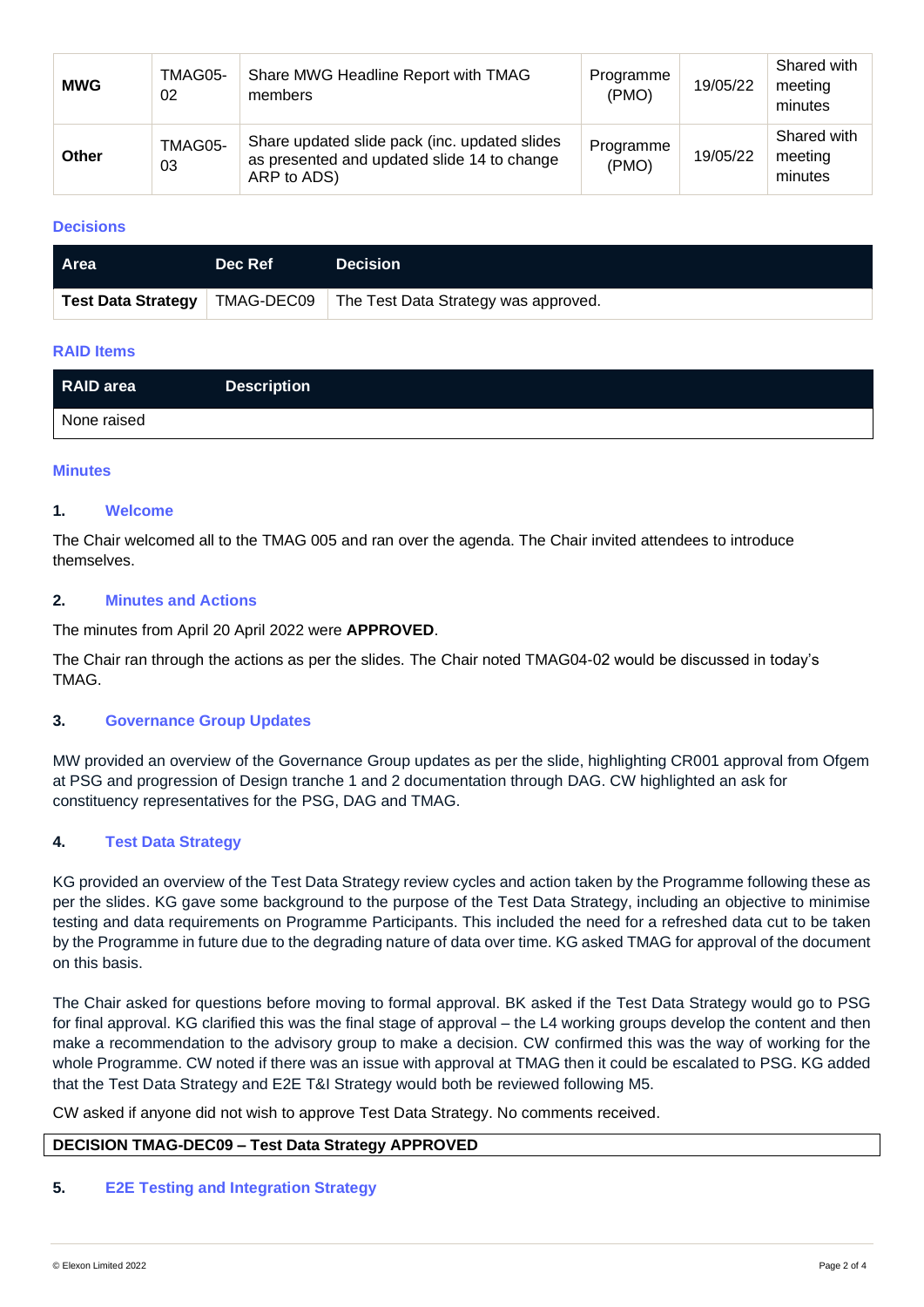KG outlined the process so far as per the slides. KG reiterated that the document will be reviewed following M5 to see if it needs any revision. KG asked for comments. None received.

## **6. Test stubs and harnesses**

KG introduced the topic as per the slides. KG noted that Test Harnesses was covered in the main TMAG slide pack, but Test Stubs are also used to mean any software that the Programme may need to build for the testing of the system that will not be used in any BAU running. This applies across PIT, SIT and UIT. KG noted the Programme was currently unsure what form consumption data generation will take but that it is likely to be a *.*csv. MHHSP will be changing the quantity and nature of data, so it makes sense to provide Programme Participants with a data generator.

#### **Test harnesses in PIT**

IHal asked a question on ADS data generation if this would be at site or meter level. KG clarified the approach would be whichever is the most appropriate at the time. Data would be generated in a way to exercise systems and process functionality. IHal added that all data was currently at site level and that only DCC see meter level. It may be necessary to sum at meter level. NBR queried if this takes into account interaction with CSS as CSS data would need to be 'live'. KG clarified this would depend on the MPANs being used and all test data will need to be consistent and coherent, including CSS data. CSS would not see consumption data. NBR queried if this made SIT become UIT. KG responded that Programme Participants would lead their own PIT. NBR asked if the Programme's PIT would be the same as Programme Participants UIT – within UIT there will be a number of environments and CSS would need to be aligned/ring fenced for this specifically. KG responded that this was dependent on the environments required. Programme Participant PIT and SIT activities would need to be aligned with the overall programme approach, and some Programme Participants would need to do some activities in their UIT environments, but that is to consider against the requirements of the different MHHS test phases. When the Programme moves into SIT, the Programme will be distributing data across the ecosystem and therefore Programme Participants would need to refresh their data from their own UIT/PIT.

JB added that PIT is Programme Participants test phase in advance of coming into the Programme's SIT. NBR clarified that UIT will follow PIT, with the code-base from PIT being transferred into the Programme's SIT. AA clarified that PIT is for Programme Participants to deliver their own internal testing, supported by the Programme. NBR clarified that DCC will undertake PIT and then SIT, before transferring their code into UIT. AA noted there is no logical environment for PIT, while SIT and UIT will be combined. Harnesses will assist Programme Participants in the execution of their PIT testing, particularly for other Programme Participants that are not as advanced as DCC. NBR asked if the SIT environment is the ecosystem code is deployed into. KG confirmed this was the case and that these questions would be addressed in the environments working group standing up in July 2022. This is important for integration across PIT and SIT. NBR queried if an independent CSS solution was required for SIT. KG confirmed there is potential for more open environments TBC through ECMWG.

KG noted further detail is to be defined for harnesses in Advanced and Unmetered supplies. KG asked for feedback. None received. KG queried the assumption on 'injecting' these processes into PPs systems. CW asked constituency representatives to test this with their constituencies.

# **ACTION TMAG05-01 TMAG members to validate with constituents the Programme's assumption that Programme Participants have a way of injecting the Programme's generated data into their systems. Share feedback from constituents with PMO ahead of next TMAG**

KG moved to discuss simulators. This has developed slightly from the TOM. In the TOM, there is a process for data to move into the MDS via the DIP. It would therefore be helpful for simulators to support testing this transfer into MDS. Another interface in the TOM was on load shaping at the interface between SMART and LSS load shaping. This would be a simple interface to test. KG noted another level of detail has been added to the TOM (e.g. industry standing data interface) with a question of how simulators should be provided to be more generalised. The Programme is currently exploring more generalised simulators to support any interactions with the DIP. KG asked for comments, none received. JB added on load shaping input data that inputs in Advanced and Unmetered have now been developed through development of the TOM.

## **Test harnesses in SIT**

KG noted a number of objectives in SIT. Firstly, there is a need for enough test harnesses to support SIT. The Programme are not expecting all systems to communicate from the off but to start with the DIP and Central Services and then build outwards. Given the volumes of data in the Programme, the Programme thought it would be best to use software to build emulators to take consumption data and produce settlement period data. The software needs to be developed and tested